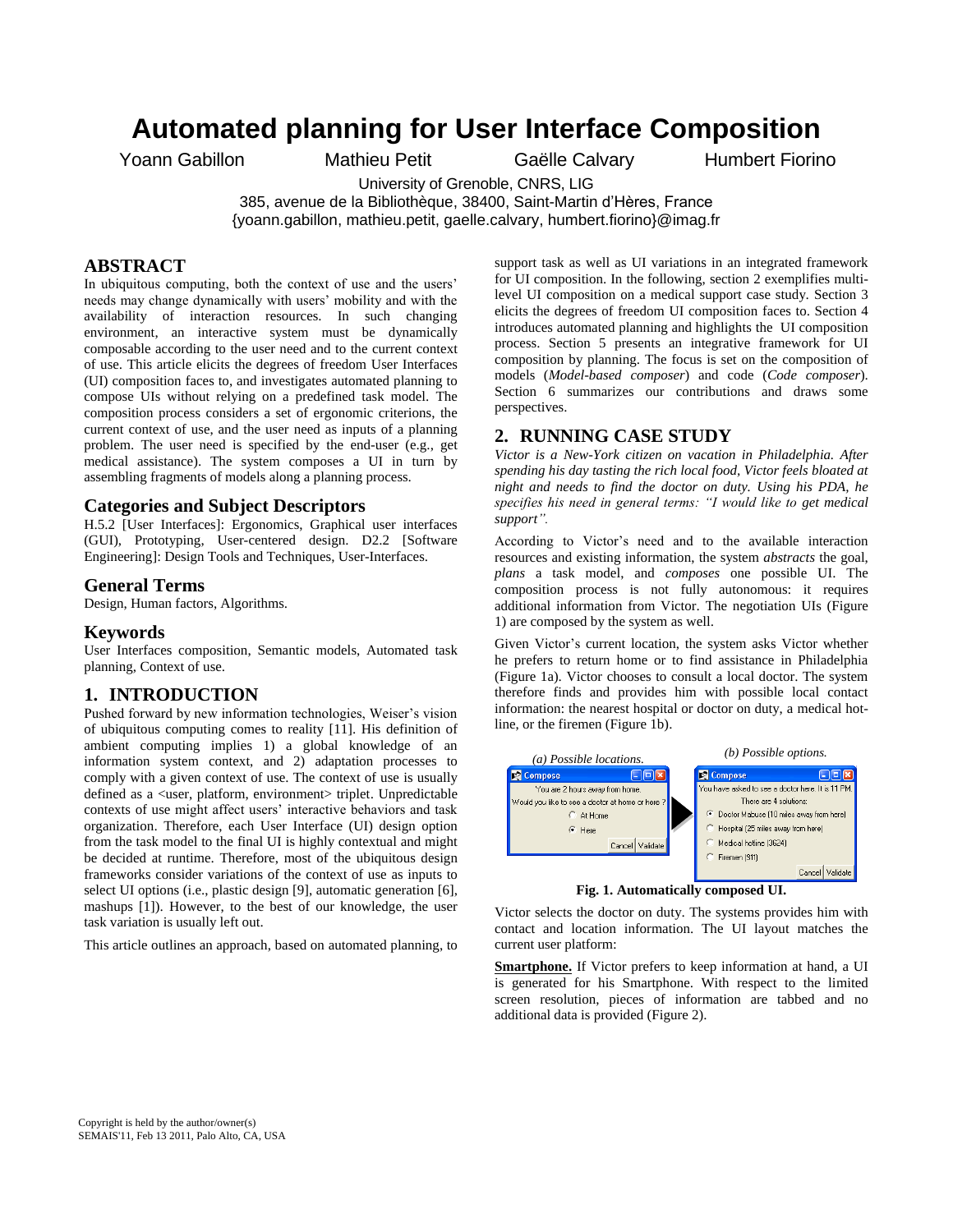

**Fig. 2. The generated UIs for a Smartphone.** 

**Desktop Wall.** If a desktop wall is available, the system generates a single pane UI allowing to contact and/or to get route information to the doctor's office. Additional information about close services, like the nearest all-night chemist, is also provided (Figure 3).



**Fig. 3. The UI generated for a desktop wall display.** 

## **3. MODELS ARE KEY**

This section goes back to model based design in Human Computer Interaction (HCI), and claims for keeping these models at runtime so that to support dynamic adaptation.

## **3.1 Model based design**

UIs are modeled along several levels of abstraction. For example, the CAMELEON reference framework identifies four main levels of design decisions [2]. The *task model* (TM) describes how a given user task can be carried out; the *abstract UI* (AUI) delineates task-grouping structures (i.e., workspaces); the *concrete UI* (CUI) selects and layouts the interaction elements (i.e., interactors) into the workspaces; at last, the *final UI* (FUI) is about the code. Mappings relate these models to each other. For example, a task should be mapped to one workspace of the AUI at least.

In a dynamic context of use, any of these UI design decisions and their subsequent models and mappings might be updated at runtime to match the current context of use. As long as these adaptations satisfy the usability and utility properties, the UI is said to be *plastic* [9]. In Victor's case study, every design decision might be adapted in a plastic way. For example, the task "Find nearest chemist" may be removed from the task model. The AUI model associated to the Smartphone favors the "Call the office" subtask whilst the desktop wall version gives a simultaneous access to the two subtasks ("Call the office" and "Find route

Copyright is held by the author/owner(s) SEMAIS'11, Feb 13 2011, Palo Alto, CA, USA information"). Variations at the CUI level are not exemplified in the case study. We could imagine a switch from a route display to a list of directions so that to fit with the Smartphone display. Such adaptations might be seen as a transformation between two graphs of models.

## **3.2 Graph of models to support adaptation**

Earlier work defined principles for UI plasticity [8]. The authors structured the CAMELEON reference framework as a network of models and mappings (Figure 4), and claimed for keeping this graph alive at runtime so that to support adaptation.



**Fig. 4. Semantic graph of models of an interactive system [8].** 

The graph expresses and maintains multiple perspectives on a system. For example, a UI may include a task model, a concept model, an AUI model and a CUI model linked by mappings. In turn, the UI components are mapped onto items of the Functional Core, whereas the CUI interactors are mapped onto the input and output (I/O) devices of the platform. Although such a model provides a helpful organizational view on the elements and relationships involved when designing a plastic interactive software, the proposed mappings between the context of use and the other components hardly describe contextual choices inside each model (TM, CUI, AUI, etc.).

Demeure et.al. provide a complementary semantic graph of models to control UI plasticity within each design option level [4]. Their model allows UI designers to check out replaceable (i.e. functionally equivalent) units at run-time. For example, a given layout of interactors at the CUI level might be switched to another one depending on the desired ergonomic properties [7]. We propose to replace these hand-made choices by predicates dependent of the context of use, and manipulated by the system.

Figure 5 illustrates the design process along the models and mappings proposed in [8] and the replaceable options described in [4]. For example, at the task level (TM), two options exist for T2 depending on the context of use (Figure 5 b&c).

In Figure 5, within a level of abstraction, units relate to each other according to a *consumer-provider* relationship (Figure 5:  $c \mapsto p$ link). For example, at the TM level, one of the options for the task T2 relies on the occurrence of a provider leaf option<sup>1</sup> for the task T3 (Figure 5a). Therefore, as T2 "consumes" T3, this option will be triggered if and only if T3 is satisfied. Depending on the current context of use, *consumer-provider* links behave like

1

<sup>2</sup>A *leaf option* has no relationship for neither providing nor reifying options.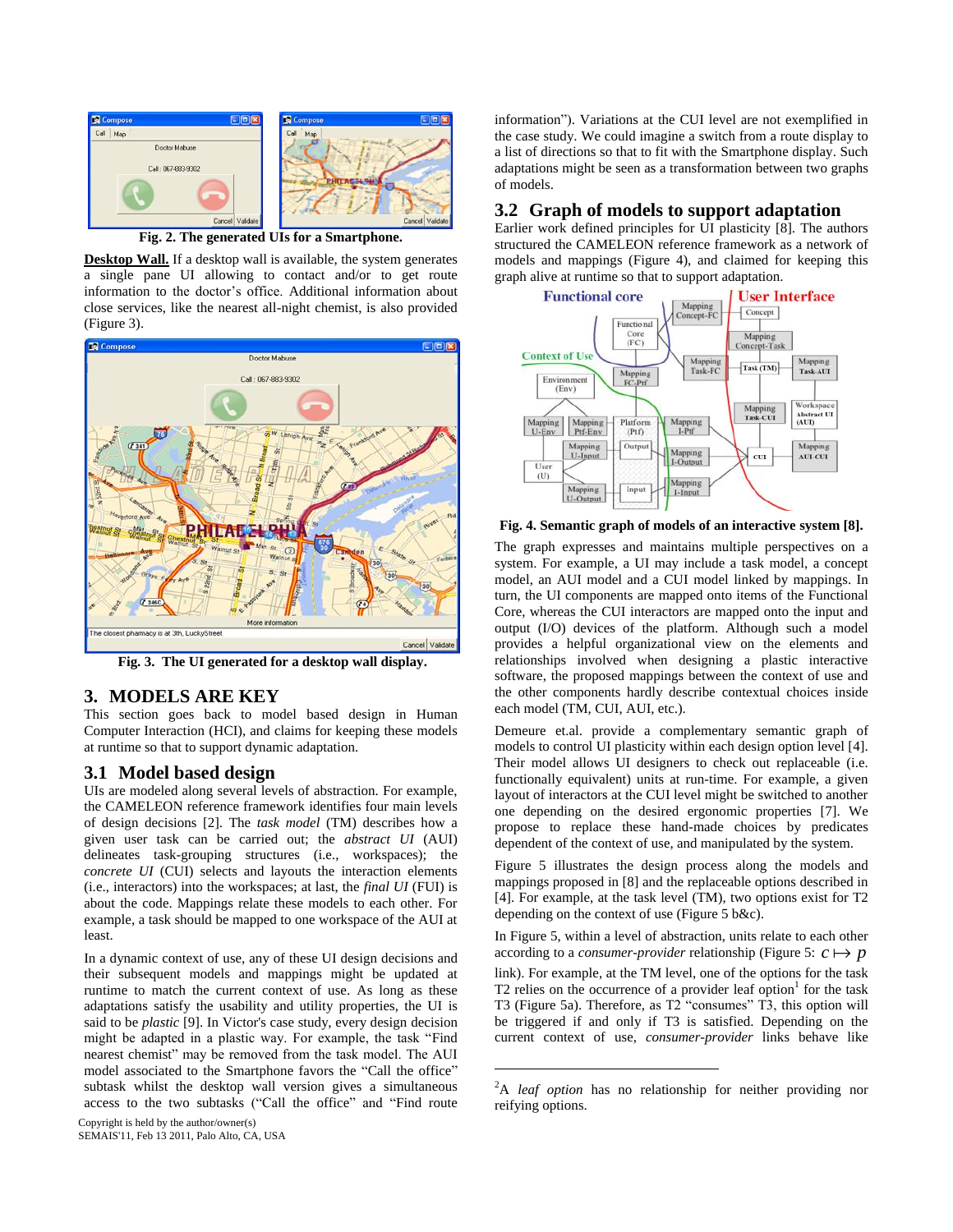"opened" or "closed" transistors. In a given  $c \mapsto p$  relationship, the status of a transistor depends on the contextual requirements of the provider (p). For example, at the TM level in Figure 5, one of the task T2 options is possible only for experienced users (Figure 5d).



**Fig. 5. Example of a TM options graph.**

In UI design, mappings link together options of different levels of abstraction. For example, interactors from the CUI level are usually mapped onto workspaces of the AUI level. These mappings, presented in Figure 4, or the definitional links in [4] constitute *abstracting-reifying* relationships between the options of distinct CAMELEON levels of abstraction (Figure 6:  $\delta \mapsto \varepsilon$ links).



**Fig.6. Abstracting-reifying relationships between two design options at the TM and AUI levels of abstraction.** 

For example, the TM level presented in Figure 5 might be reified into several options of an AUI level (Figure 6). In Figure 6, a task option T1 is reified into a workspace layout "W3" of the AUI level. Like the  $c \mapsto p$  relationship,  $\delta \mapsto \varepsilon$  relationship between levels of abstraction makes sense in a given context of use only. For example, Figure 6 depicts a runtime configuration where the workspace layout W3 cannot reify the task T2 given the current context of use (Figure 6 a).

The relationships we propose  $(\delta \mapsto \varepsilon$  and  $c \mapsto p$  for modeling software can easily be explored automatically. The next section investigates automated planning.

# **4. UI COMPOSITION BY PLANNING**

This section presents the core principles of planning and shows how this approach is valuable for UI composition.

## **4.1 Principles of automated planning**

An automated planning algorithm derives a temporal sequence of *actions* into a *plan* to accomplish a given *goal* [5]. For example, in Copyright is held by the author/owner(s) SEMAIS'11, Feb 13 2011, Palo Alto, CA, USA

the previous case study, the sequence {"Call the doctor"→"Find route information"} is a plan made of two actions. A Planning algorithm pipes syntactic processes to perform symbolic computations. Such logical reasoning is formally described by a finite-state machine where actions are transitions between possible *states of the world*. Actions are defined by sets of pre/post-conditions. Pre-conditions specify the run-time dependencies of an action while post-conditions are met after executing the action. For example, Victor's Smartphone should be connected *(pre-condition)* to display a location map *(action)*. When this action is executed, the map is eventually displayed *(post-condition)* on the Smartphone. An updated state of the world integrates these new post-conditions, therefore enabling further actions.

### **4.2 Automated planning for UI composition**

A planning solver algorithm computes a transition graph between an initial state of the world and a final state corresponding to the system/user goal. Currently, such algorithms are mainly applied to service composition [10]. However, as illustrated in our case study, context-dependent UI composition and automated planning strongly relate. Thus, we propose to address UI composition by planning where:

- "Actions" are "User interfaces options". Existing components (e.g., the UI associated to the task "Call the office") are actions for the planner;
- The "State of the world" is made of the current "Context of use" and the "Ergonomic properties" to be satisfied. For example, the fact *"Victor owns a Smartphone"* is a predicate of the state of the world;
- The "selected plan" is the "composed UI". For example, the UI displayed on the Smartphone is a concretization of the plan {"Choose the city"→"Choose the doctor" →"Contact the doctor"→{"Call the office"→"Find the route information"→ "Find the nearest pharmacy"}} computed by the planner.

Even if several challenges still need to be worked out to bridge the gap between automated planning and UI composition, next section presents "Compose", a first framework for rapidly prototyping UIs by planning. Its use by end-users belongs to the future.

# **5. THE COMPOSE FRAMEWORK**

Compose is a proof of concept of UI composition by planning. It has been built on top of several functional Java-coded components (Figure 7).



**Fig. 7. Functional decomposition of Compose.** 

The *Context of use and quality in use managers* translate the required ergonomic criteria and the current context of use into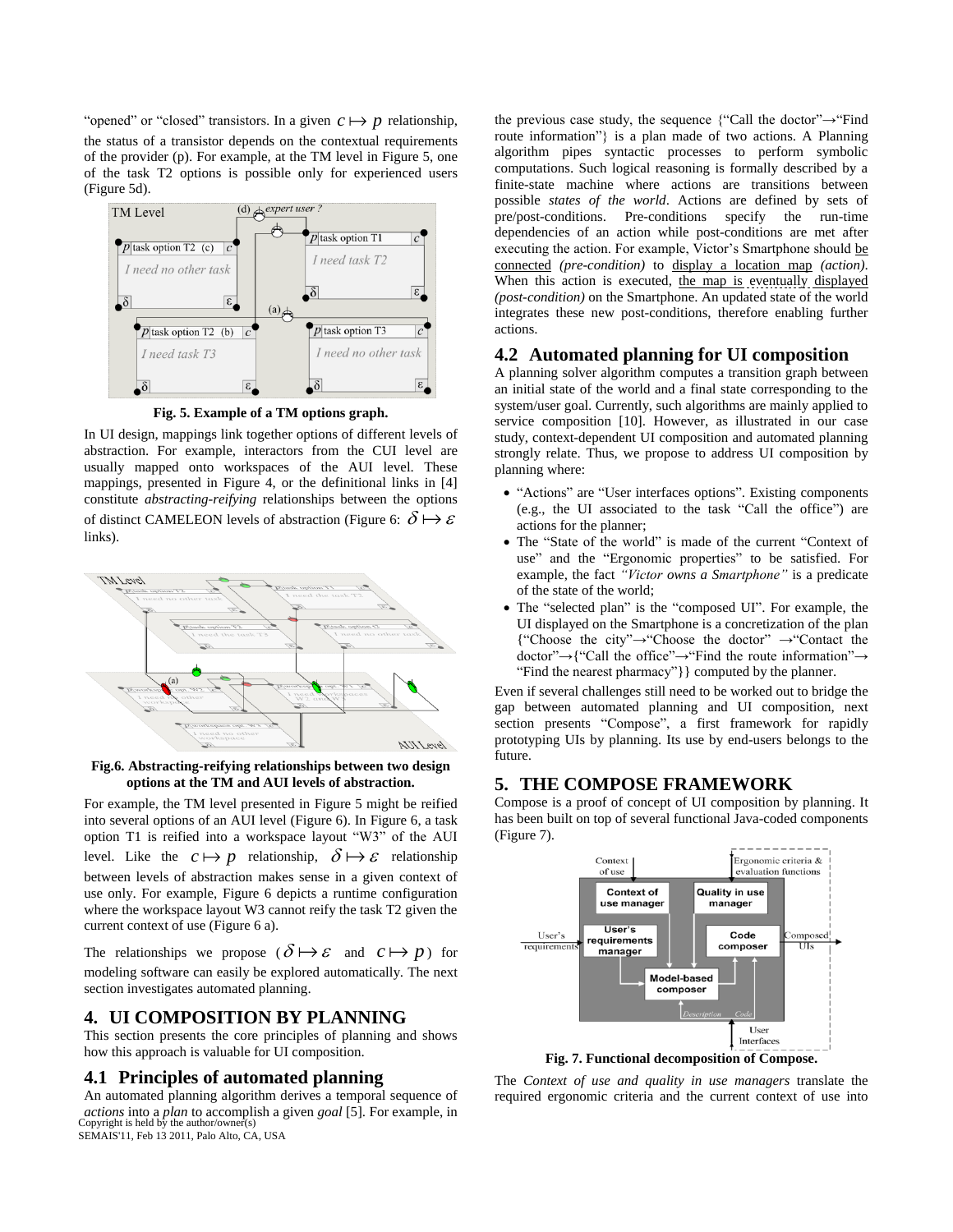predicates. These assertions define the current state of the world. For example, the predicate *Has("User","Desktop Wall")* is true when Victor stands nearby a managed desktop wall.

The *User requirements manager* expresses a user need as a goal to be met. For example, Victor's need would be to "Get medical support".

The *Model-based composer* and the *code composer* are the core components of Compose. The model-based composer handles the planning process, whilst the code composer translates a resulting plan into a FUI. In the current prototype, planning is applied to the task level only. Once the TM level is composed, mappings are made with a generic purpose graphic toolkit called COMET [3]. COMETs are reusable context-aware widgets defined at the task level and reified along the CAMELEON reference framework. The next sections focuses on the core components of Compose.

#### **5.1 Model-based composer**

The model based composer takes actions as inputs and structures them into a plan. This planning process is twofold: at first, the user task modeling is composed by collating predefined subtasks (Figure  $8(p1)$ ); next, each task (i.e.: the planner actions) is mapped onto a UI (Figure 8(p2)). These selections bring out a composed UI (i.e., the selected plan) whose properties match the current state of the world. The resulting plan is a semantic description of the UI to be composed.



**Fig. 8. Compose planner instantiation.** 

In Victors' case study, Compose waits for a user need specification (i.e. "Get medical support"). The composer tries to find a corresponding TM level entry point. The option "Get Medical Support" is selected. The planning algorithm then explores the semantic network of  $c \mapsto p$  relationships between the task options of the TM level (Figure 9). For each uncovered task option, Compose checks whether it is possible or not to map the task onto a COMET and render the UI. These mappings are derived according to the current state of the world. For example, leaf task options like "Choose the city" or "Choose the doctor" might be mapped onto a UI as soon as Victor's platform is available whatever the characteristics of the platform are (in Figure 9: t1 & t2). Other task options like "Call the office" rely on carrier capabilities at the platform level (in Figure 9: t3). "Contacting the doctor" option distinguishes between several screen sizes and resolutions (Figure 9:  $t4 \& t5$ ). When a large screen is available, such a sub-task option involves tree leaf options (Figure 9: u1), while on a Smartphone display, solely two of them are displayed (Figure 9: u2).

Once all contextual pre-requisites of a provider option are met, the relationships to his consumers turn green and each of them might in turn be checked-out. After a provider/consumer relationship status has been specified, the state of the world is updated with the new facts the providing option concurs to establish. For example, when "Choose the city" pre-requisites are met, the composer knows for sure that Victor will be able to specify his searching location and the fact "The location has been set" is added to the state of the world.

Figure 9 outlines the status of the  $c \mapsto p$  relationship between the task options after Compose has explored and checked-out a state of the world wherein Victor interacts on a desktop wall display.



**Fig. 9. Possible TM level planning when a desktop wall is available.** 

Such contextualized semantic UI model highlights the appropriate task factorization in a given context of use. When a green path of provider-consumer relationship is established from the provided objective to the leafs task options, a task tree has been found to achieve the user goal. In such case, the code composer is provided with the planned task tree. Subsequent mappings are made between tasks and COMETs to derive the final UI.

### **5.2 Code composer**

The *Code composer* derives the UI code from the graph of models at the task level. At design time, the options of the task level have been statically associated to COMETS. Therefore, in Compose, each action of the plan is reified by a contextualized COMET. For example, the option "Get medical support" is mapped to a COMET laying out a sequence of frames on the desktop wall. The *Code Composer* brings these pieces of UI together in a unified layout. For instance, the desktop wall task tree provided by the model-based composed is mapped to the COMET presented in Figure 10. For example, the action "Get medical assistance" is mapped to a "COMET C7" laying out a sequence of frames on the desktop wall. These frames contain several sub-COMETs ("COMET {C3, C1, C4}") to map the task options "Choose the city", "Choose the doctor" and "Contact the doctor". In turn, the mapping "COMET C4", that reifies the task "Contact the doctor", contains several vertically aligned sub-COMETs. These sub-COMETs ("COMET {C2, C5, C6}") are mapped in the same way.